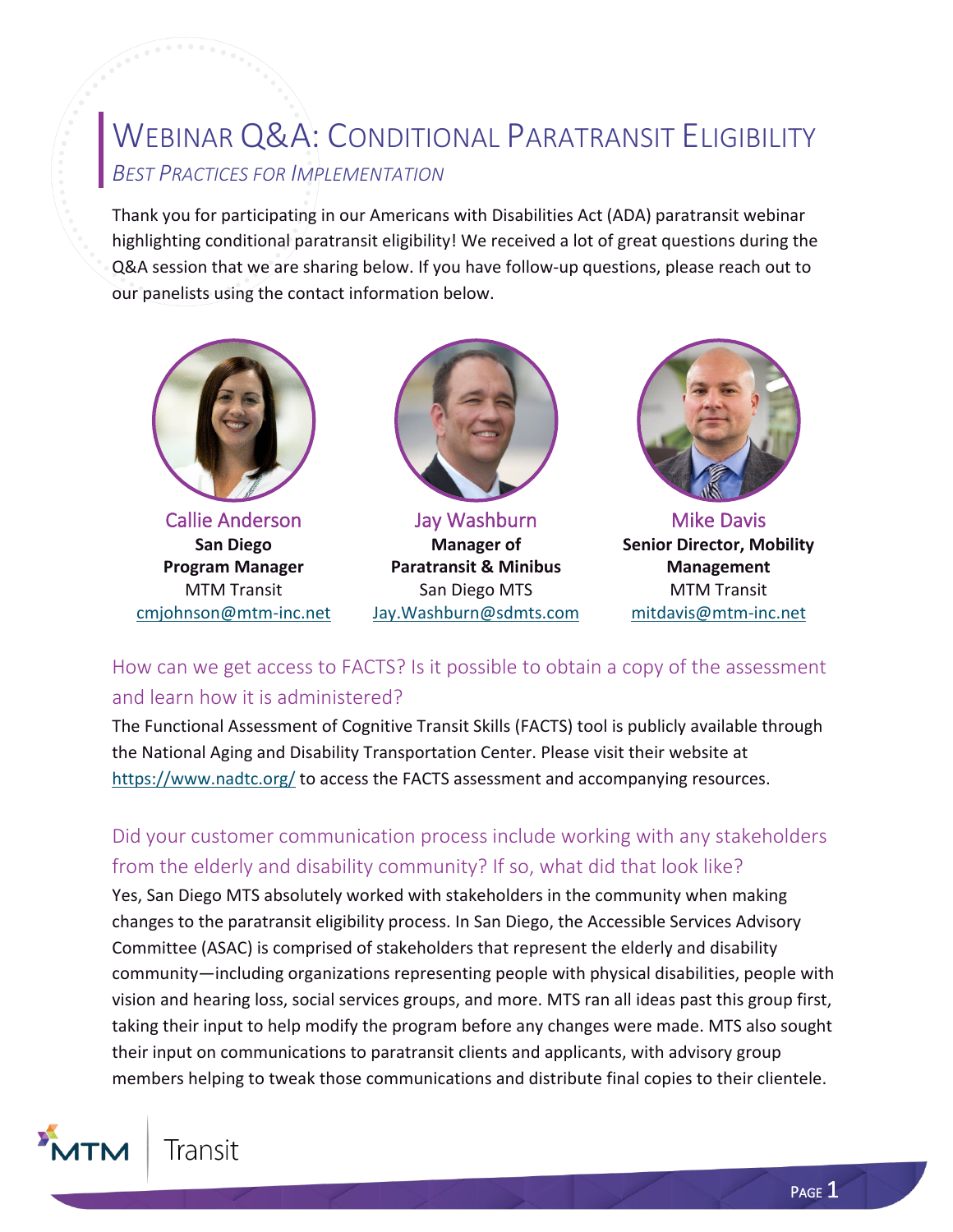We are a small agency that provides service in a small town (45,000 population). Is there a general rule of thumb of when it would be the right time to implement an eligibility process/program?

The general rule of thumb is that you are always going to want a comprehensive eligibility process that is customized to fit your area and work for your service. Many variables go into the type of eligibility process that best suits your service; however, any size agency needs to make sure it has a good gatekeeping process—such as an eligibility contractor like MTM Transit—to ensure all riders meet eligibility requirements. This doesn't necessarily mean a fancy eligibility center with an indoor assessment course. However, you can't conduct an effective eligibility assessment based on paper only. In-person is necessary for the best results.

For San Diego MTS, explosive growth was the red flag that made the agency realize it was time for an in-person eligibility process. MTS wanted to provide the best quality service possible to those who truly met eligibility criteria, and that meant an in-person program facilitated by a third-party contractor.

## How many days out do you schedule paratransit to accommodate for conditional eligibility factors?

San Diego MTS does not schedule same-day paratransit service. In general, MTS likes to have two days advance notice, which gives a sufficient window to look at all conditional eligibility considerations. In some cases, conditional trips can be evaluated with one day notice. When a rider requests their first ride to a specific destination and has conditional considerations in place, MTS typically provides that first ride without conditions applied. The evaluation is still conducted and saved for future rides. MTS then communicates those conditions for future trips to the rider. As a rule of thumb, MTS makes sure they provide at least 24 hours advance notice before any upcoming trip that does not meet the conditions; if 24 hours cannot be given, the trip is provided.

## How many paratransit trips does MTS perform daily? How many employees work strictly on the eligibility process?

Like all transit agencies, MTS's paratransit volume is lower than usual due to COVID. Pre-COVID, MTS performed approximately 500,000 paratransit trips per year. During the height of COVID, MTS saw a 90% decrease in ridership. Today, MTS is back up to about 500 paratransit trips per weekday, which is about 45% of pre-COVID volume.

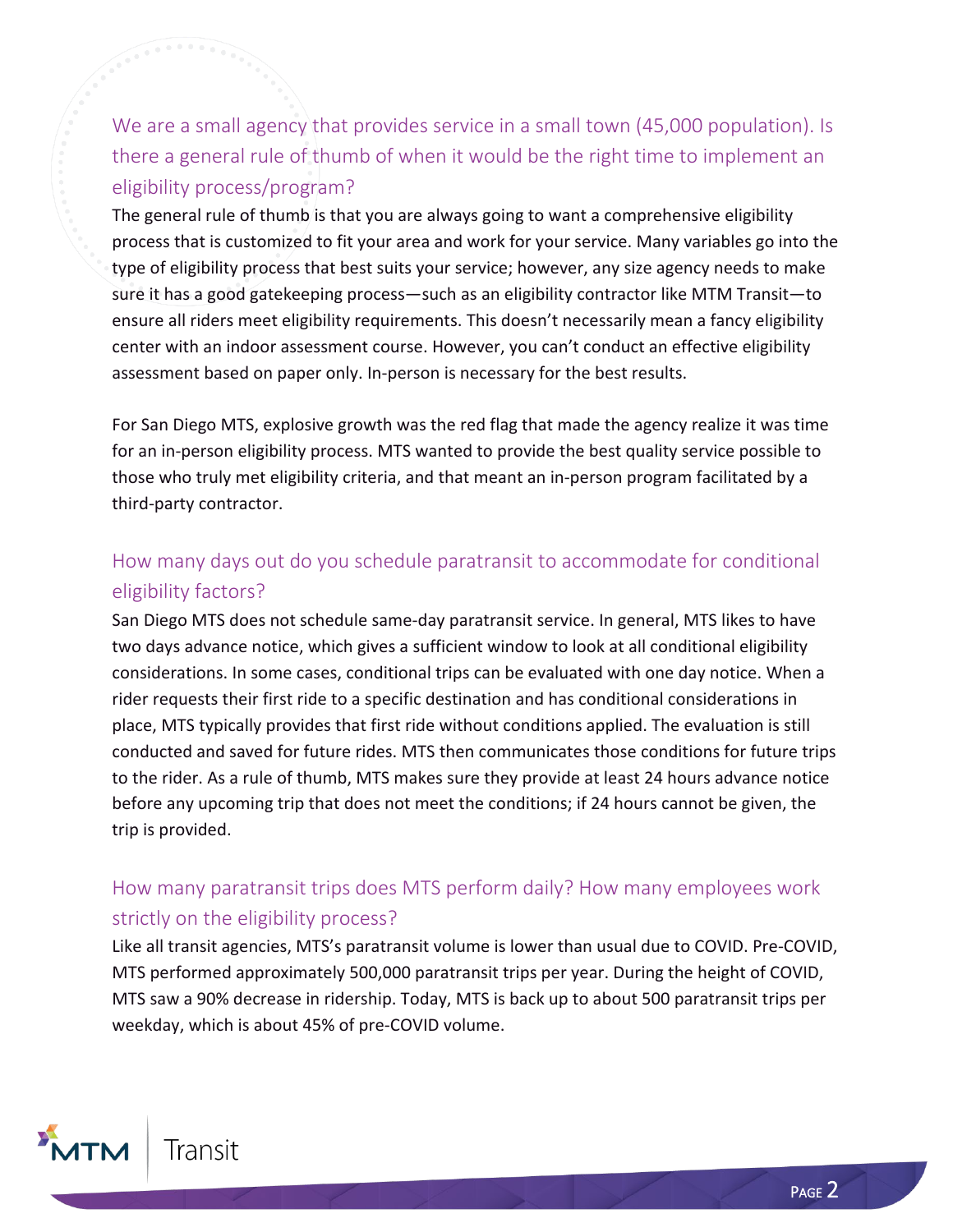All Eligibility Center staff are staffed by MTM Transit. MTM Transit has five employees dedicated to the MTS eligibility program, including a Program Manager, two Mobility Assessment Evaluators, and two administrative staff.

## Do you have an estimate of how much staff time is spent per week researching criteria in the field for conditional eligibility?

Unfortunately, MTS does not have a man hour estimate for this. MTS's paratransit service provider (First Transit) has on-staff Road Supervisors. Field observations were absorbed by the Road Supervisors as part of their daily tasks, with no additional staff necessary.

# Are skilled nursing facilities utilizing your process or do they have other special programs or transportation available in your area?

In San Diego, skilled nursing facilities aren't big users of paratransit service. Heavy users include adult day care centers (approximately 20% of trips) and a countywide social service agency (approximately 20% of trips). Oftentimes, these centers and the social service agency provide their clientele with paratransit or reduced fare vouchers.

#### Is there anything different in how the process plays out for individuals on dialysis?

From a paratransit eligibility standpoint, treatments like dialysis and chemotherapy are heavily considered. MTM Transit's Mobility Assessment Evaluators look at things like duration (did they just start treatment, or have they been going for years?) and treatment vs. non-treatment days (how do days they receive treatment look different from days they don't?). The impact of treatment varies from person to person, making individual and day-to-day considerations incredibly important as they can significantly change eligibility outcomes.

During Virtual In-Person Assessments, what happens when the Road Supervisor drops off the tablet for someone without technology access? Does the Road Supervisor remain present during the interview, or do they set up a return pick-up time to retrieve the tablet?

When the Road Supervisor delivers a tablet to an applicant for a Virtual In-Person Assessment, they set it near the door. Then, they call the applicant to inform them the tablet is there. The tablet is already connected to the Mobility Assessment Evaluator from MTM Transit. The Road Supervisor stays on-site in their vehicle until the interview is complete. When the interview is complete, the applicant returns the tablet to their doorstep. The Road Supervisor retrieves it, disinfects it, and moves on to the next assignment. This process has worked well, and allows

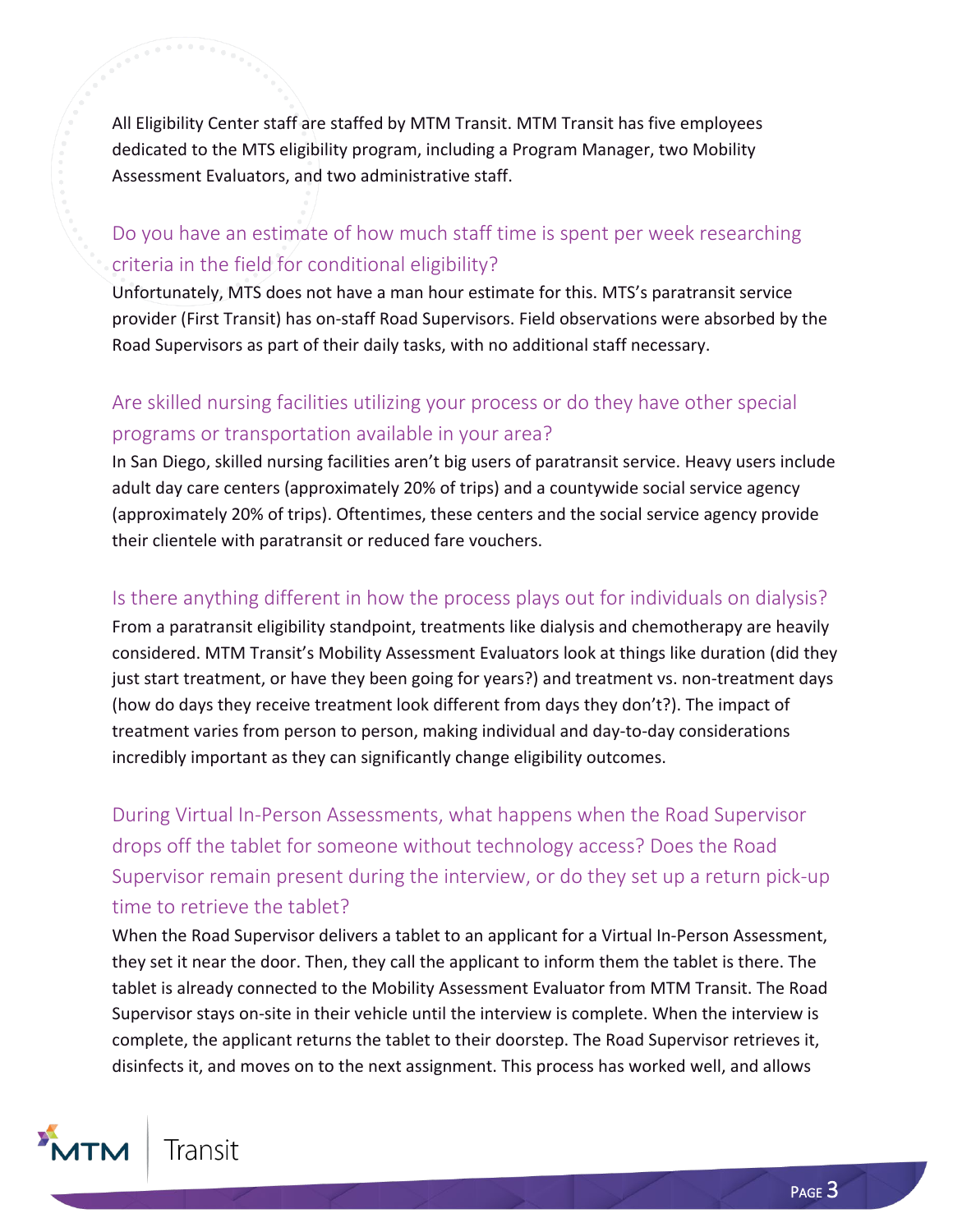the Road Supervisor to provide any technical support that may be necessary. For example, if the applicant is disconnected from the Mobility Assessment Evaluator, the Road Supervisor can help them reconnect. This is a great way to help ease any discomfort the applicant may have about using the technology.

#### Do you have a travel training program?

Yes. MTM Transit conducts train the trainer sessions on behalf of MTS. MTM Transit reaches out to local social service agencies and coordinates time for their staff to complete the training program. Staff from those agencies are then able to take that training back to their clientele to help them use public transit. During training, MTM Transit is also able to get to know more about the agency's clientele, their needs, and how we can better partner to help them use the fixed route system.

#### Who facilitates the train-the-trainer sessions for MTS?

MTM Transit's Mobility Assessment Evaluators facilitate the train-the-trainer sessions.

## How do you handle customers who push back on their conditional eligibility status past the appeals time frame?

MTM Transit and MTS follow all FTA guidelines. Each applicant has a specific window to file their appeal. If they appeal outside of the window, they must reapply for paratransit service to reinitiate the process. However, MTM Transit's Mobility Assessment Evaluators always walk the applicants through their eligibility determinations. 80% of the time after the applicant talks to an evaluator and learns their public transit options, they become more comfortable with their conditional eligibility status.

# How do we go about getting proof of a no show when a rider has been marked as a no show?

There are many ways to do this, and it will depend on the level of technology your agency uses. If your agency uses RSD technology that has the ability to document timestamps of arrival, that's a great way to mark no shows. Another simple way is to have the driver put a sticky note by the door/address marker of the pick-up destination and take a picture of it with the date and time to prove they were there at the correct time.

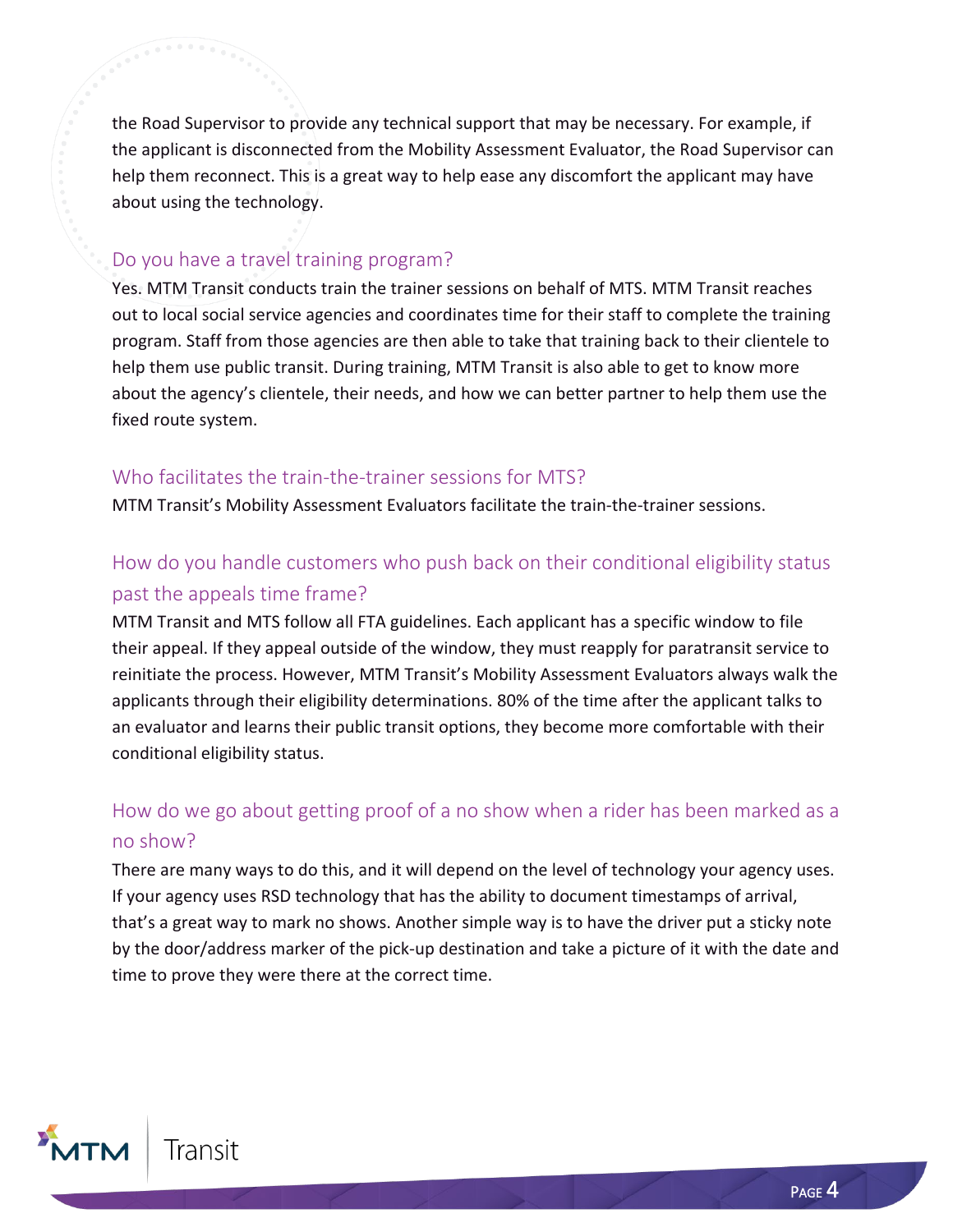# How do applicants access MTS's eligibility process? Only the web or are there other routes utilized by some constituents?

Applicants are welcome to access the eligibility process in multiple ways. MTM Transit's Eligibility Center staff guide them through the method of their choice. Applicants can obtain the application and information by:

- Calling the Eligibility Center
- Sending an email to Eligibility Center staff
- Walking in to the office to speak with Eligibility Center staff in-person
- Visiting the MTS Access website

Our goal is to make the eligibility process accessible to all. When designing these methods, we incorporated accessibility features for each, and continue to meet the needs of each applicant as they arise.

#### How do you communicate conditions to your riders?

When an applicant receives conditional eligibility, we mail them a letter detailing any condition(s) associated with their eligibility. Their letter also includes a Conditional Eligibility Flier, which provides additional examples and information on conditional eligibility. The certification letter also includes the phone number for the Eligibility Center, where they can call for additional information or with questions.

# How is an appeal trip handled? What is done between the time of the request and the time of the appeal for the specific trip they are appealing? Are they given that trip pending the outcome of the appeal?

When an appeal is filed, Eligibility Center staff call the applicant to schedule the appeal. At this time, information is gathered regarding the need for a ride to and from the assessment. If a ride is requested, Eligibility Center staff send the trip information to First Transit via SFTP. During this call, Eligibility Center staff also inform the applicant that they will be provided with temporary eligibility for the duration of the appeal process.

Does your routing software have the ability to show conditional accepted trips for each rider?

Yes it does.